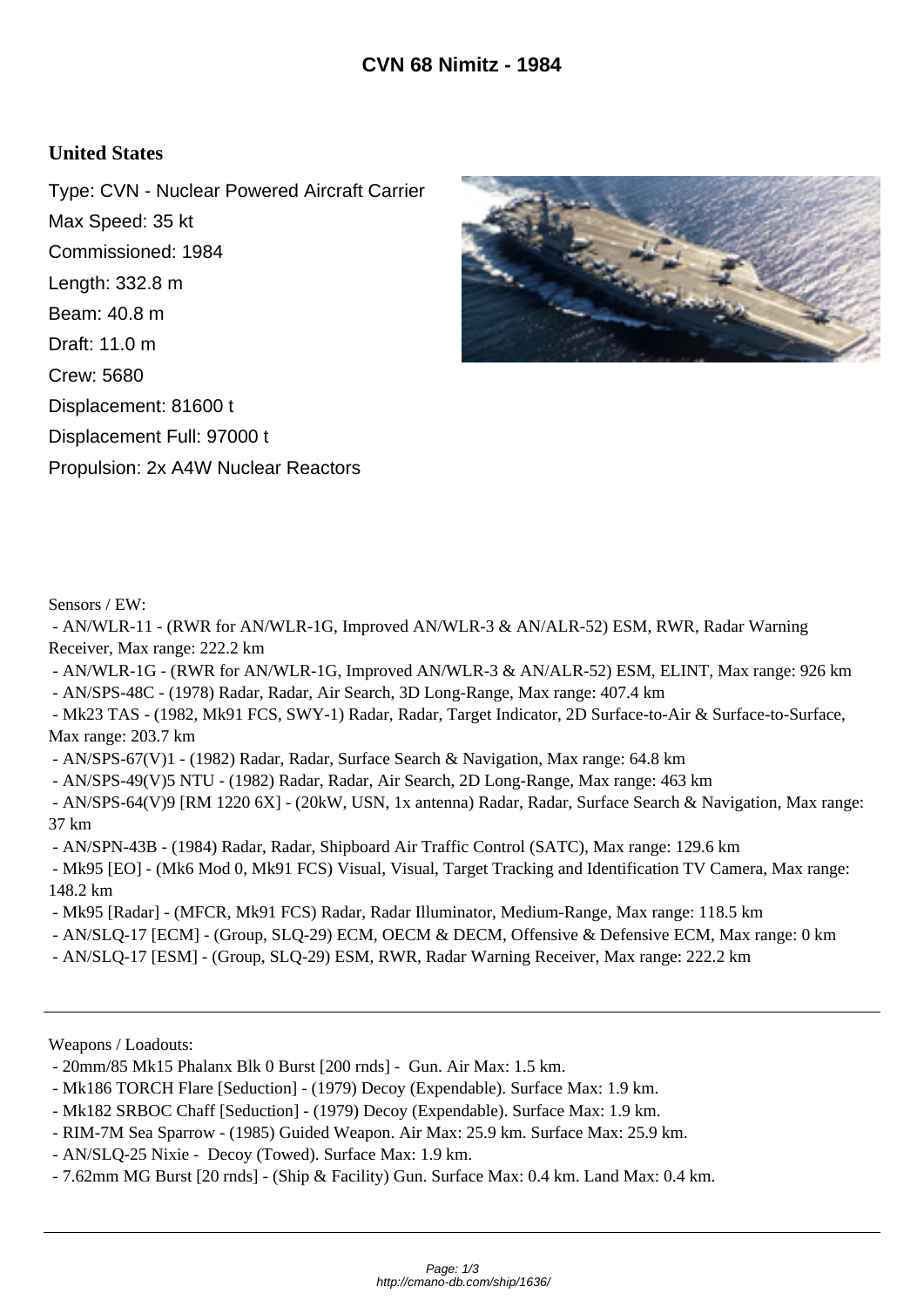OVERVIEW: The Nimitz-class supercarriers [are a class of ten nuclear-pow](http://cmano-db.com/ship/1636/)ered aircraft carriers in service with the United States Navy. The lead ship of the class is named for World War II United States Pacific Fleet commander Fleet Admiral Chester W. Nimitz, the U.S. Navy's last fleet admiral. Instead of the gas turbines or diesel-electric systems used for propulsion on many modern warships, the carriers use two A4W pressurized water reactors which drive four propeller shafts and can produce a maximum speed of over 30 knots (56 km/h) and maximum power of around 260,000 shp (190 MW). As a result of the use of nuclear power, the ships are capable of operating for over 20 years without refueling and are predicted to have a service life of over 50 years. They are categorized as nuclear-powered aircraft carriers and are numbered with consecutive hull numbers between CVN-68 and CVN-77.

DETAILS: All ten carriers were constructed by Newport News Shipbuilding Company in Virginia. USS Nimitz, the lead ship of the class, was commissioned on 3 May 1975, and USS George H.W. Bush, the tenth and last of the class, was commissioned on 10 January 2009. Since the 1970s, Nimitz-class carriers have participated in many conflicts and operations across the world, including Operation Eagle Claw in Iran, the Gulf War, and more recently in Iraq and Afghanistan.

The angled flight decks of the carriers use a CATOBAR arrangement to operate aircraft, with steam catapults and arrestor wires for launch and recovery. As well as speeding up flight deck operations, this allows for a much wider variety of aircraft than with the STOVL arrangement used on smaller carriers. An embarked carrier air wing consisting of up to around 90 aircraft is normally deployed on board. After the retirement of the F-14 Tomcat, the air wings' strike fighters are primarily F/A-18E and F/A-18F Super Hornets and F/A-18A+ and F/A-18C Hornets. In addition to their aircraft, the vessels carry short-range defensive weaponry for anti-aircraft warfare and missile defense.

SPECIFICATION: Length: Overall: 1,092 feet (332.8 m) || Waterline: 1,040 feet (317.0 m) || Beam: Overall: 252 ft  $(76.8 \text{ m})$  || Waterline: 134 ft (40.8 m) || Draft: Maximum navigational: 37 ft (11.3 m) Limit: 41 ft (12.5 m) || Propulsion: (2) Westinghouse A4W nuclear reactors 260,000 shp (194 MW) || Complement Ship's company: 3,200 and Air wing: 2,480.

PERFORMANCE: Speed: 30+ knots (56+ km/h; 35+ mph) || Range: Unlimited distance; 20-25 years.

SENSORS: AN/SPS-48E 3-D air search radar || AN/SPS-49(V)5 2-D air search radar || AN/SPQ-9B target acquisition radar || AN/SPN-46 air traffic control radars || AN/SPN-43C air traffic control radar || AN/SPN-41 landing aid radars || Mk 91 NSSM guidance systems || Mk 95 radars || SLQ-32A(V)4 Countermeasures suite || SLQ-25A Nixie torpedo countermeasures.

ARMAMENT: (16-24) RIM-7 Sea Sparrow or NATO Sea Sparrow missiles || (3-4) Phalanx CIWSs or RIM-116 Rolling Airframe Missiles.

CARRIER AIR WING: In order for a carrier to deploy, it must embark one of ten Carrier Air Wings (CVW). The carriers can accommodate a maximum of 130 F/A-18 Hornets or 85-90 aircraft of different types, but current numbers are typically 64 aircraft. Although the air wings are integrated with the operation of the carriers they are deployed to, they are nevertheless regarded as a separate entity. As well as the aircrew, the air wings are also made up of support personnel involved in roles including maintenance, aircraft and ordnance handling and emergency procedures. Each person on the flight deck wears color-coded clothing to make their role easily identifiable.

A typical carrier air wing can include (12-14) F/A-18E or F Super Hornets as strike fighters; two squadrons of (10-12) F/A-18C Hornets, with one of these often provided by the U.S. Marine Corps (VMFA), also as strike fighters; (4-6) EA-6B Prowlers for electronic warfare; (4-6) E-2C Hawkeyes and ES.3 Sea Shadows used for airborne early warning; C-2 Greyhounds used for logistics; and a Helicopter Antisubmarine Squadron of (6-8) SH-60F & HH-60H Seahawks. Aircraft that have previously operated from Nimitz-class carriers include F-4 Phantoms, RA-5C Vigilantes, RF-8G